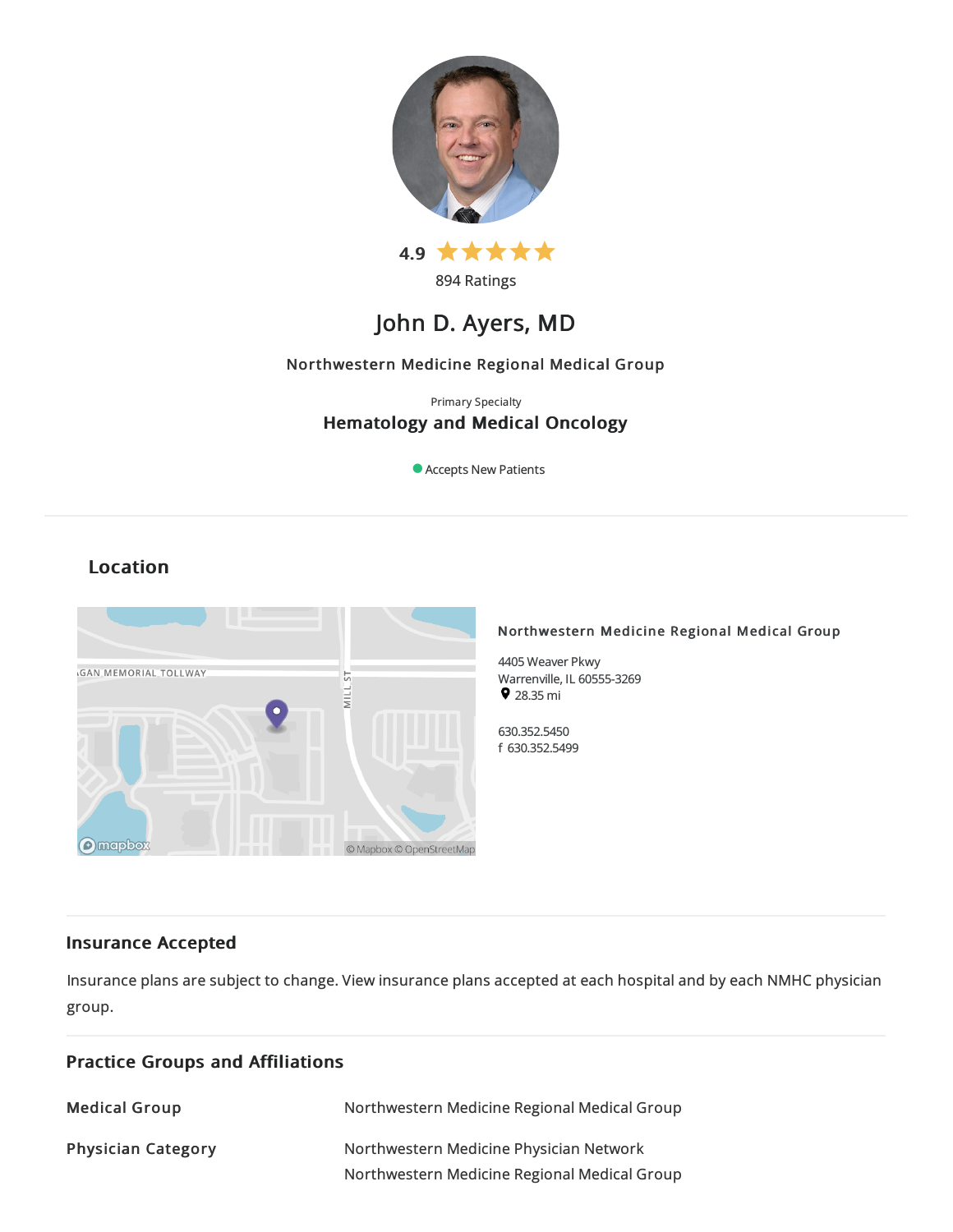## Education

| <b>Medical Education</b> | MD, University of Illinois at Chicago College of Medicine - 1995                      |
|--------------------------|---------------------------------------------------------------------------------------|
| Internship               | St Elizabeths Medical Center - 1996                                                   |
| <b>Residency</b>         | <b>Boston University Medical Center - 1997</b><br>St Elizabeths Medical Center - 1999 |
| Fellowship               | University of Hawaii - 2000<br>Loyola University Medical Center - 2003                |

## Board Certifications

American Board of Internal Medicine- Hematology (Certified)

American Board of Internal Medicine- Medical Oncology (Certified)

## Practice Focus Areas

Breast Cancer Nelson Cancer Melanoma

## Ratings & Reviews

At Northwestern Medicine, our patient's feedback is important to us. While different care providers have their own unique strengths, we strive to be as transparent as possible with our quality of care. Read more

## Care Provider Ratings

Overall rating



Reviews From Patients 294 Reviews

AUGUST 222021 Dr. Ayres presents options and explains well.

AUGUST 172021 Has helped me through a lot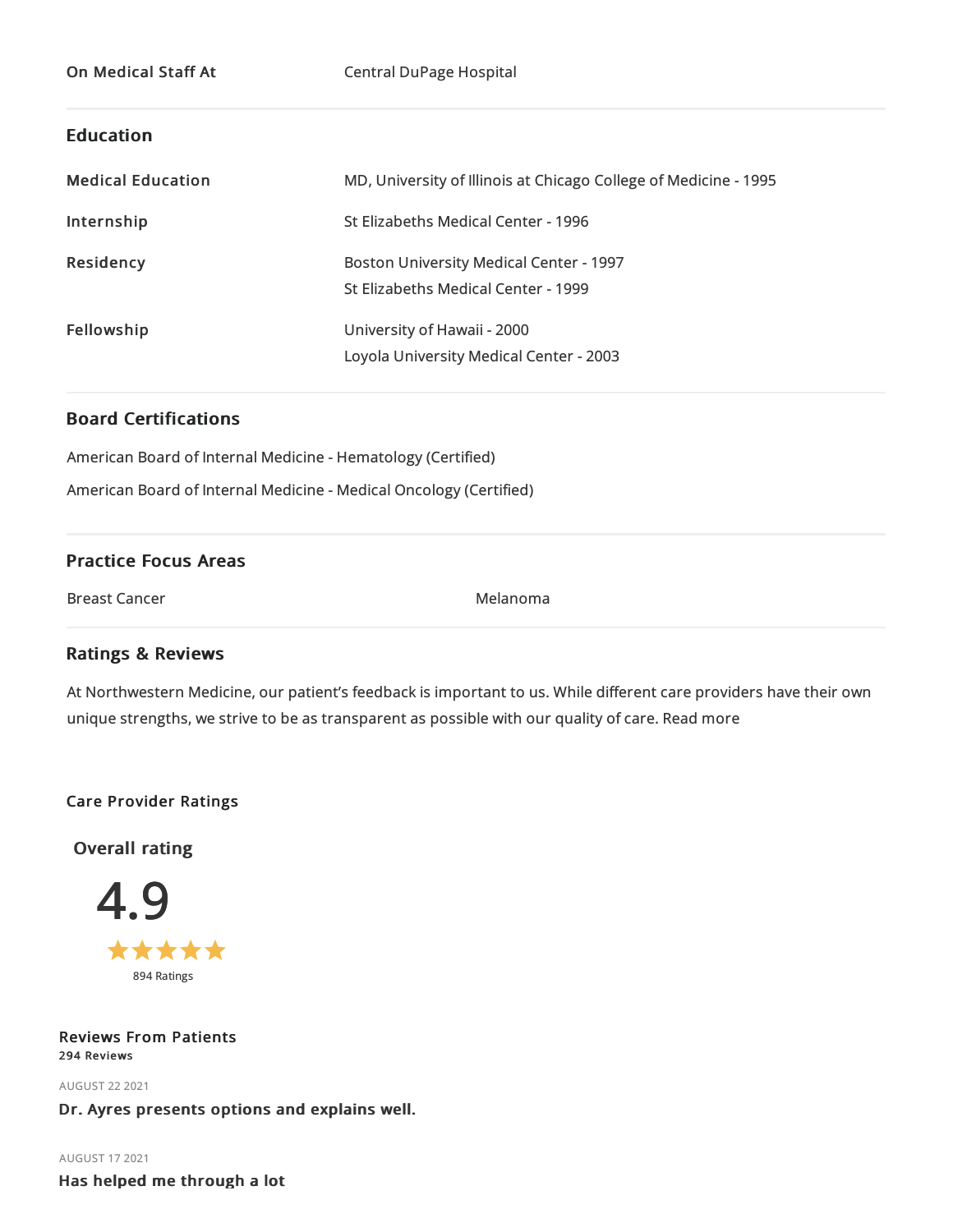#### AUGUST 172021

Plus he listens to your concerns.

Has helped me through a lot

#### AUGUST 162021

 $I\tilde{A}\tilde{C}\hat{a}$ ,  $\tilde{a}$ ,  $\tilde{c}$  m happy with my care

## AUGUST 122021

Dr Ayers is caring. He explains everything with treatment and medication. He does treats the whole person and is interested in finding out what other factors in your life might be affecting your health

#### AUGUST 82021

He took the time to educate and inform me.

## AUGUST 72021

Dr. Ayers explained things. He was good.

#### AUGUST 62021

He is the reason I am at Northwestern!!!

#### AUGUST 42021

Answers all my questions. Explains diagnosis,care and treatment.

## AUGUST 42021

#### Thorough

## AUGUST 42021

He is very thorough and takes time to explain things.

## AUGUST 32021

Well spoken easy to understand. I never feel rushed. Kind and courteous. and very gentle.

### AUGUST 22021

On-going experience of questions anticipated and answered treats me like a human and has delivered timely and competent treatment and service

#### JULY 312021

## Professional

## JULY 312021

I like Dr. Ayers. He listens to me.

## JULY 30 2021

Did not appreciate the way he answered my questions.

## JULY 302021

Highly professional.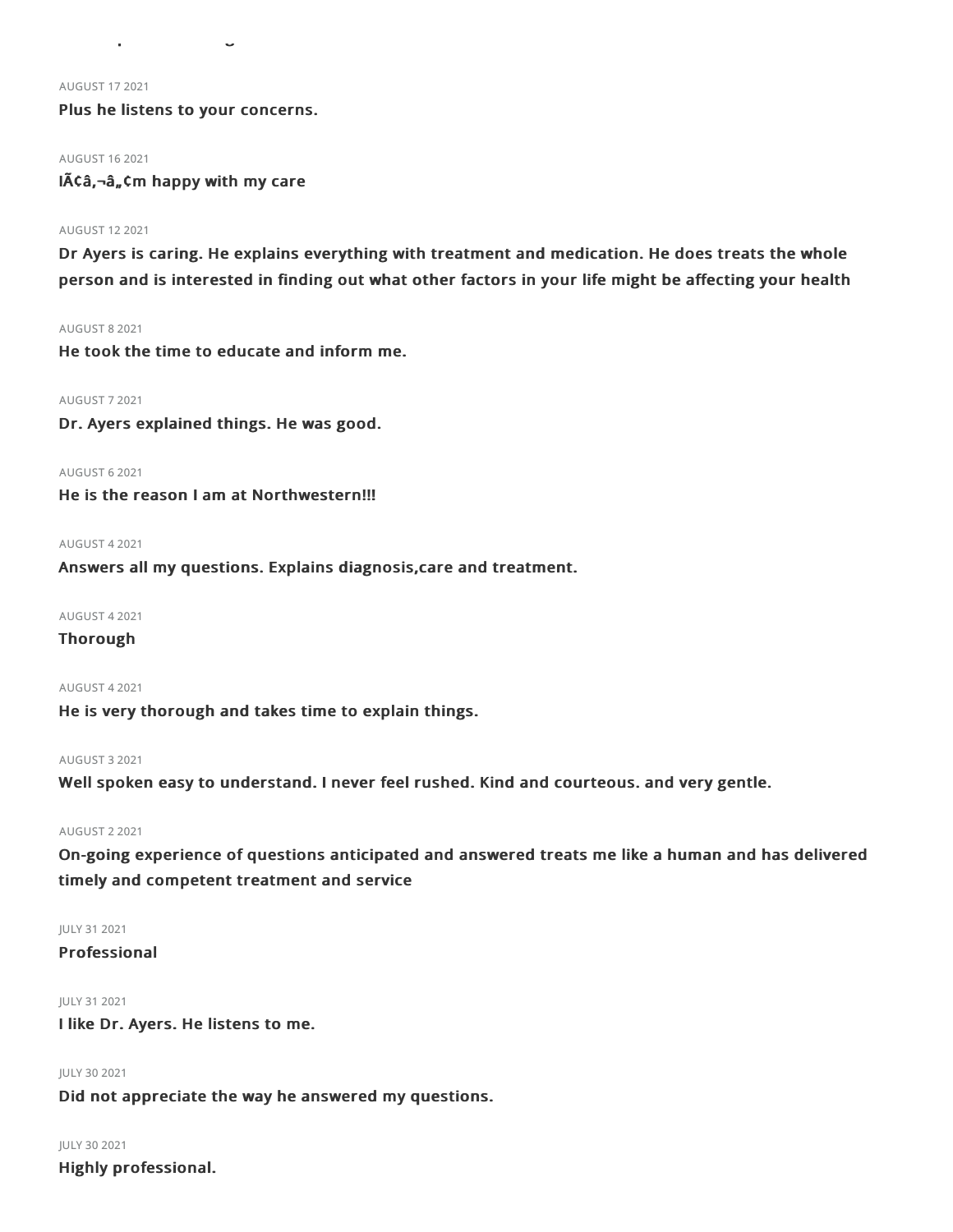#### JULY 29 2021

## Looks at all information before decision.

#### JULY 292021

Dr Ayers is extremely knowledgeable and always makes sure he goes over all my questions and concerns for me.

#### JULY 272021

Very knowledgable and treats me as his equal.

#### JULY 272021

He is the best! He listens and treats his patients with care.

## JULY 272021

Great doctor!

## JULY 262021

He takes good care of me and explains the results

## JULY 252021

Dr. Ayers is very thorough, kind and attentive. I would definitely recommend him.

#### JULY 252021

Dr Ayers is very knowledgeable of the different options available and will explain reasons for his suggestions to you as a patient. All members of his support staff are very helpful and care about all of their patients.

#### JULY 232021

A brilliant physician who takes his time. He knows the numbers and can explain them so they are understood.

#### JULY 232021

Spends time listening to your concerns. Very knowledgeable and caring.

## JULY 222021

## He is a caring man

#### JULY 212021

Suggestions and recommendations. Concern for health. Today and future

## JULY 192021

## An excellent doctor!

## JULY 172021

Dr Ayers explains all aspects of care and expectations. Takes His time, is never rushed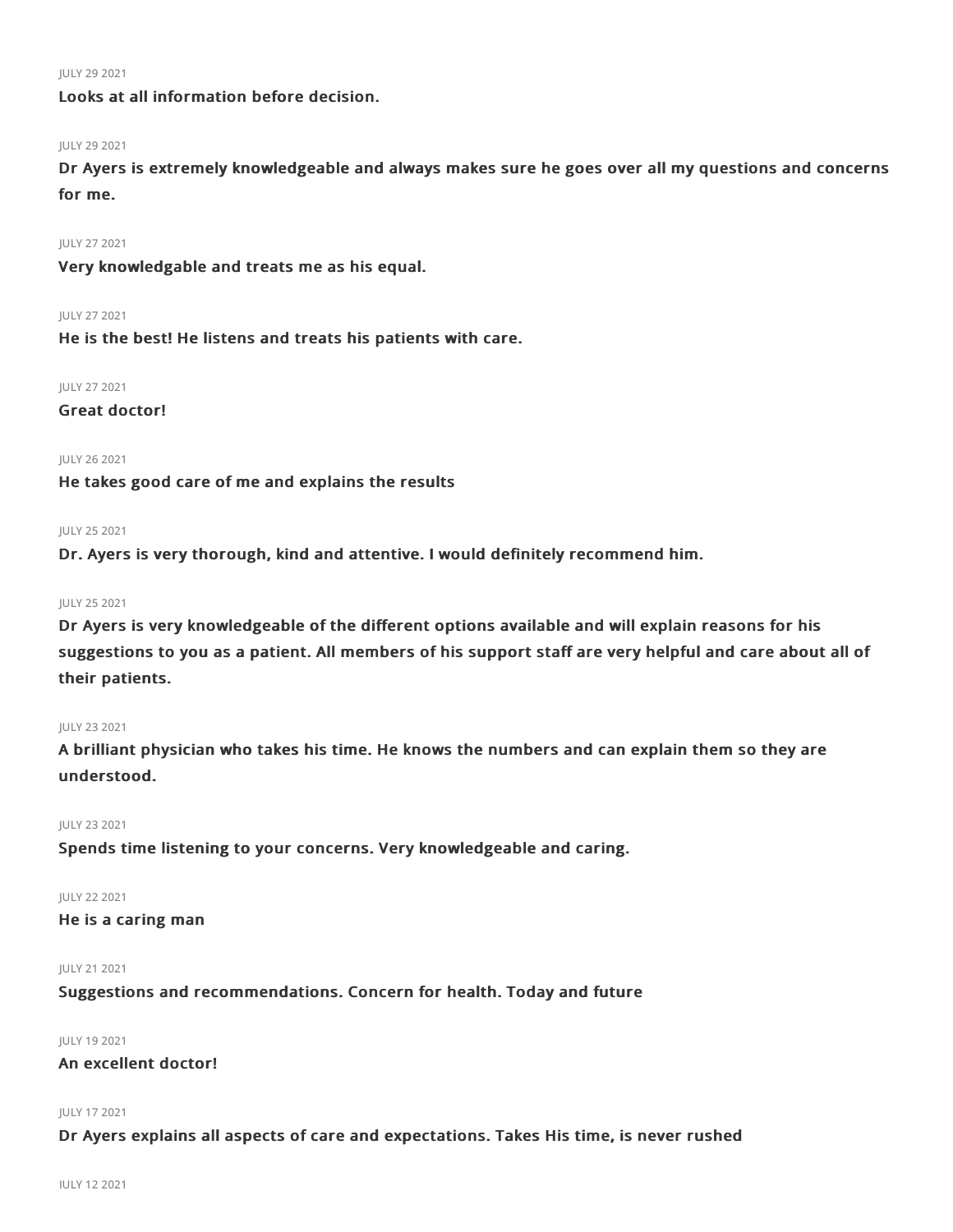#### JULY 122021

I did recommend him to a friend, and he helped her and her husband through a very tough case of breast cancer. She is well now and grateful for his compassion and expertise.

#### JULY 122021

He is extremely patient, kind and knowledgeable. He always answers all my questions and puts my mind at ease.

JULY 122021

Dr. Ayers is very knowledgeable and thorough.

JULY 112021 He is an amazing physician

JULY 112021 Easy going. Easy to understand

## JULY 102021

Takes time with you. Explains well & is very optimistic!

#### JULY 82021

He is knowledgeable plus functions at a high level of ongoing analytical ability.

#### JULY 82021

I have been going to Dr. Ayers since 2003 for my care . He is very caring and takes time to answer questions and concerns .

### JULY 62021

Very informative, always gives patient confidence, professional, understanding.

#### JULY 32021

He cares about you and is thoroughly into his job.

## JULY 22021

He answered all my questions and explained everything. He took the time to help me understand.

## JULY 22021

## Good listener.

#### JULY 12021

## I trust him with my life.

#### JUNE 30 2021

He is an expert in his field, compassionate, kind and easy to relate to....a top notch physician!

## JUNE 232021

Muy amable y se preocupa por la salud de su paciente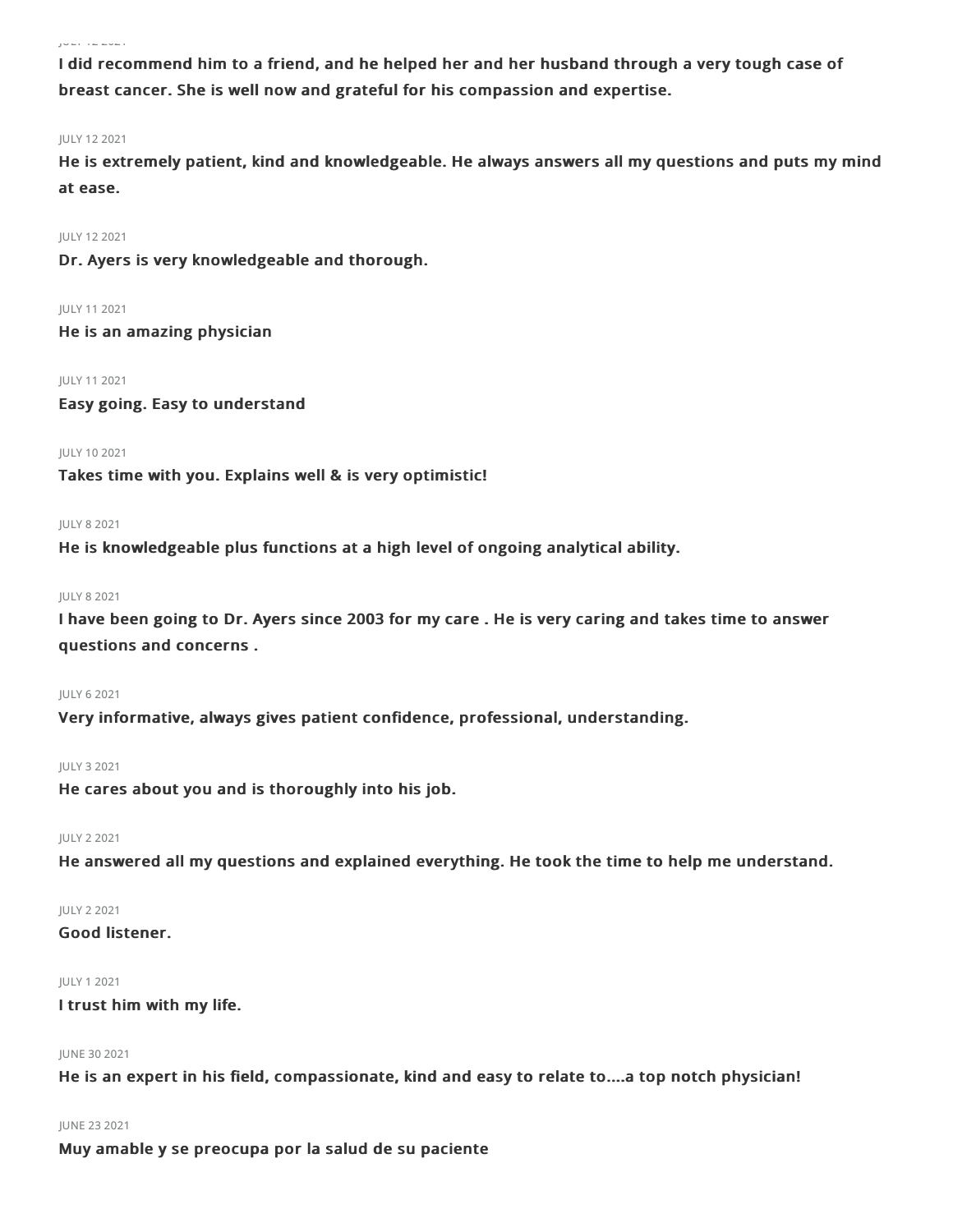#### JUNE 21 2021

## He is great

## JUNE 21 2021

So caring encouraging knowledgeable makes me feel as ease

## JUNE 162021

Dr Ayers listens to your concerns and takes time to answer questions

## JUNE 142021

Knowledgeable & friendly.

## JUNE 112021

Heââ,¬â"¢s a Very professional!!! Always, let me feel Iââ,¬â"¢m no alone to manage my health

## JUNE 112021

Dr Ayers is a wonderful doctor very compassionate and has a great professional nature. He is kind and caring.

## JUNE 102021

Very knowledgeable

## JUNE 92021

Dr Ayers explains everything so thoroughly and provides me with options. I feel I $\tilde{A}$ Ca, $\neg$ a, $\zeta$ m in great hands!

#### JUNE 72021

Es un oncÃ*f*Â<sup>3</sup>logo muy amable y muy buen doctor yo estoy muy agradecida con el ðÂ,â"¢?

#### JUNE 72021

He is an amazing, kind, knowledgeable doctor. He always makes sure I am part of my own treatment.

JUNE 72021

Extremely great at putting u at ease. Soft spoken, caring and listens well.

## JUNE 32021

Friendly. Knowledgeable

## JUNE 32021

Excellent doctor, very knowledgeable, gives enough time with patient and listen to patient's and and family members' concerns and respond professionally to your satisfaction.

#### MAY 272021

Dr Ayers is compassionate and listens to all my concerns

## MAY 27 2021

Dr. Ayers very knowledgeable of my CLL condition and keeps me very updated on any changes. I have great confidence in his analysis.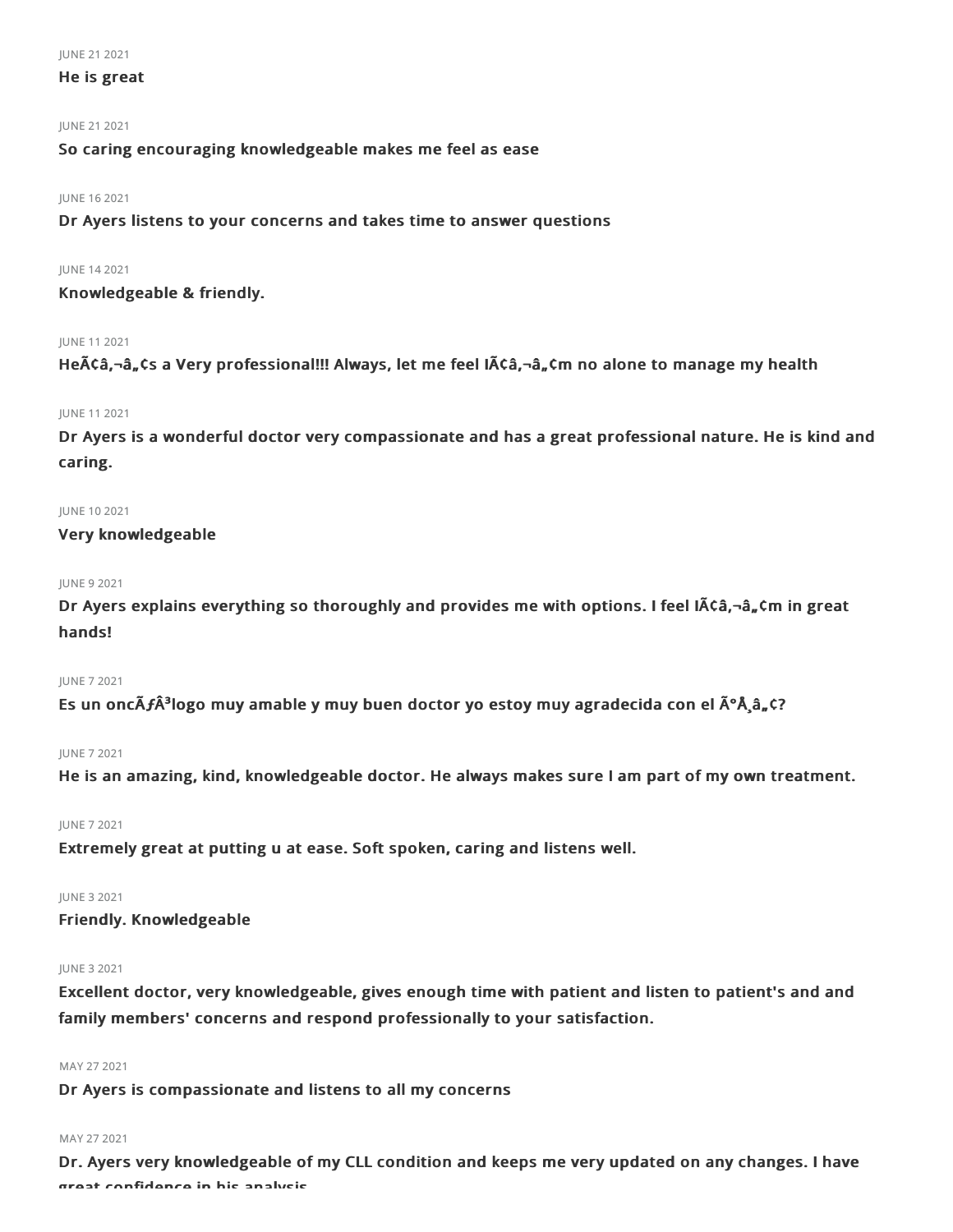#### MAY 26 2021

Dr. Ayers takes the time to explain everything in a way that I understand. He seems to approach problems in a comprehensive way so that all possibilities are considered. That gives me a lot of confidence.

#### MAY 25 2021

Dr. Ayers takes the time to listen to your concerns and answers your questions based on medical studies and research. I feel that I am getting the best care possible.

#### MAY 252021

Very knowledgeable of my condition. Took the time to explain and discuss a treatment and recovery plan.

## MAY 242021

Mi oncÃ**ƒ**³logo un exelente mÃ**ƒ**©dico mis respetos para el se merece ese 10 y mÃ**ƒ**¡s un 1000000

## MAY 21 2021

I feel like Dr. Ayers is doing all he can to cure my cancer.

#### MAY 21 2021

Dr. Ayers has been my medical oncologist for 8 years. Excellent all around and kind too.

MAY 21 2021

Very personable and knowledgeable

MAY 182021

## seems to care about you

### MAY 172021

I like that Dr. Ayers keeps up to date on research and treatments. He is personable and listens well. I trust him.

### MAY 172021

Doctor you can trust with the truth and ability to treat you to the best of their knowledge.

## MAY 142021

## He is very patient and knowledgeable

## MAY 142021

Honest explains everything clearly. Trust him completely .

#### MAY 14 2021

Dr.Ayers is a thoughtful through Phycian. He knows his job and is always willing to answer every Question. Plus he is a kind person.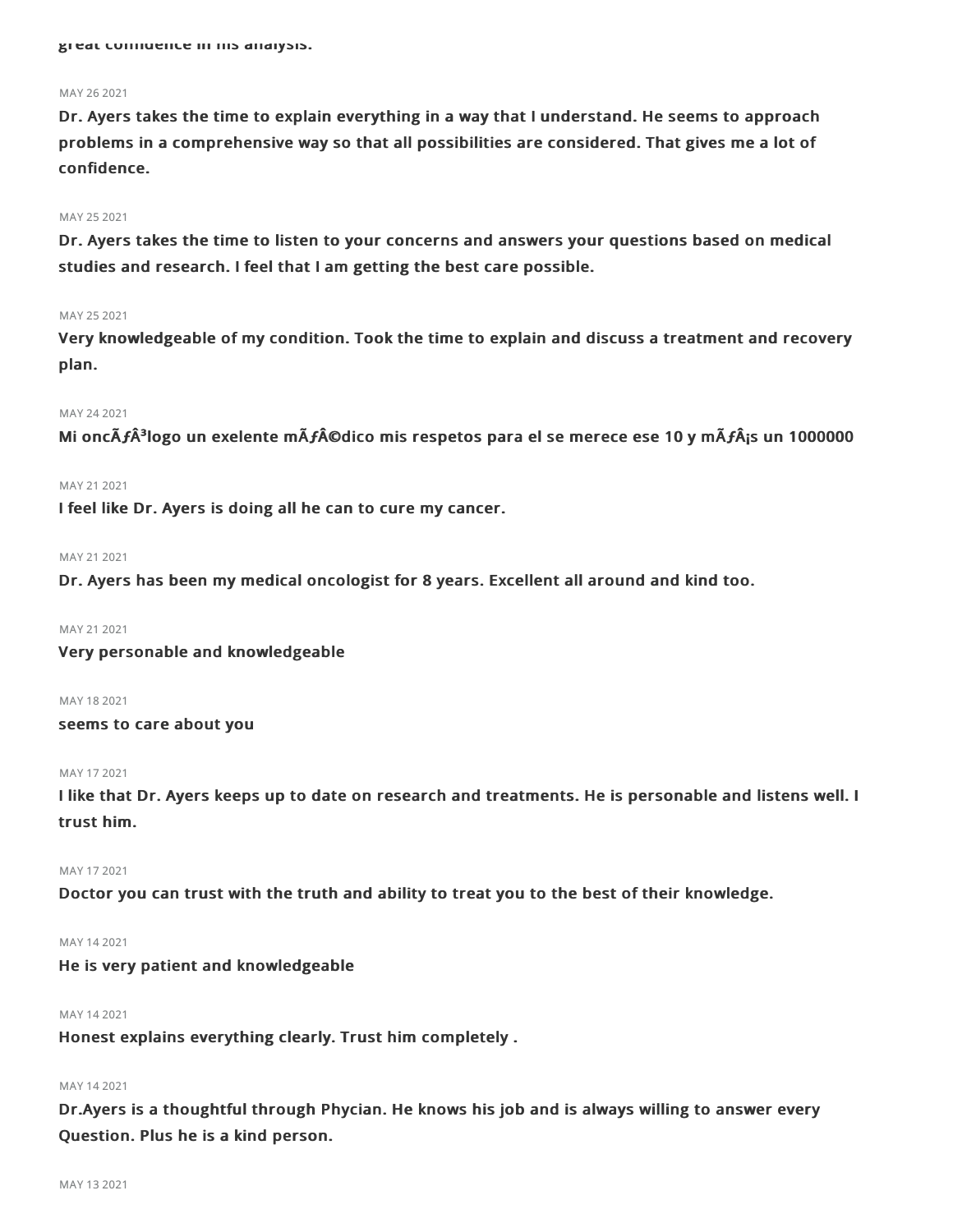#### $\ldots$  . . .  $\ldots$   $\ldots$  .

## Always great A<sup>°</sup>Å â€<sup>"?</sup>

#### MAY 132021

He is a 10. So knowledgeable and explains everything in terms we understand. I would recommend him100%.

#### MAY 112021

Caring, empathetic, answers questions honestly

#### MAY 102021

Dr Ayers is very clear and respectful in his explanations regarding treatment.

#### MAY 102021

He knows his stuff! He can answer all my questions. He seems to care and cheerleads for your future.

#### MAY 72021

Dr Ayers is very professional and an excellent doctor.

#### MAY 62021

I believe he is one of the reasons I am still alive

#### MAY 42021

Highly professional Well prepared for appointment Warm friendly manner

## APRIL302021

Dr. Ayers has been very good to work with and his year is excellent!

#### APRIL 30 2021

very knowledgeable and offers options and explains well

#### APRIL292021

His straightforward answers are appreciated, and he does it very gently

#### APRIL 29 2021

Dr Ayers answers even the questions you didn't know to ask. He is very thorough. Dr. Ayers explains things very understandably.

#### APRIL262021

Dr. Ayers is very knowledgeable, spends time explaining things, and is personable. I am able to schedule appointments easily.

#### APRIL262021

plus add all of our questions are answered by Dr. Ayers, and I experience a consistent schedule of treatment under his care. The visits to his office, with my wife participating by phone, have worked out well.